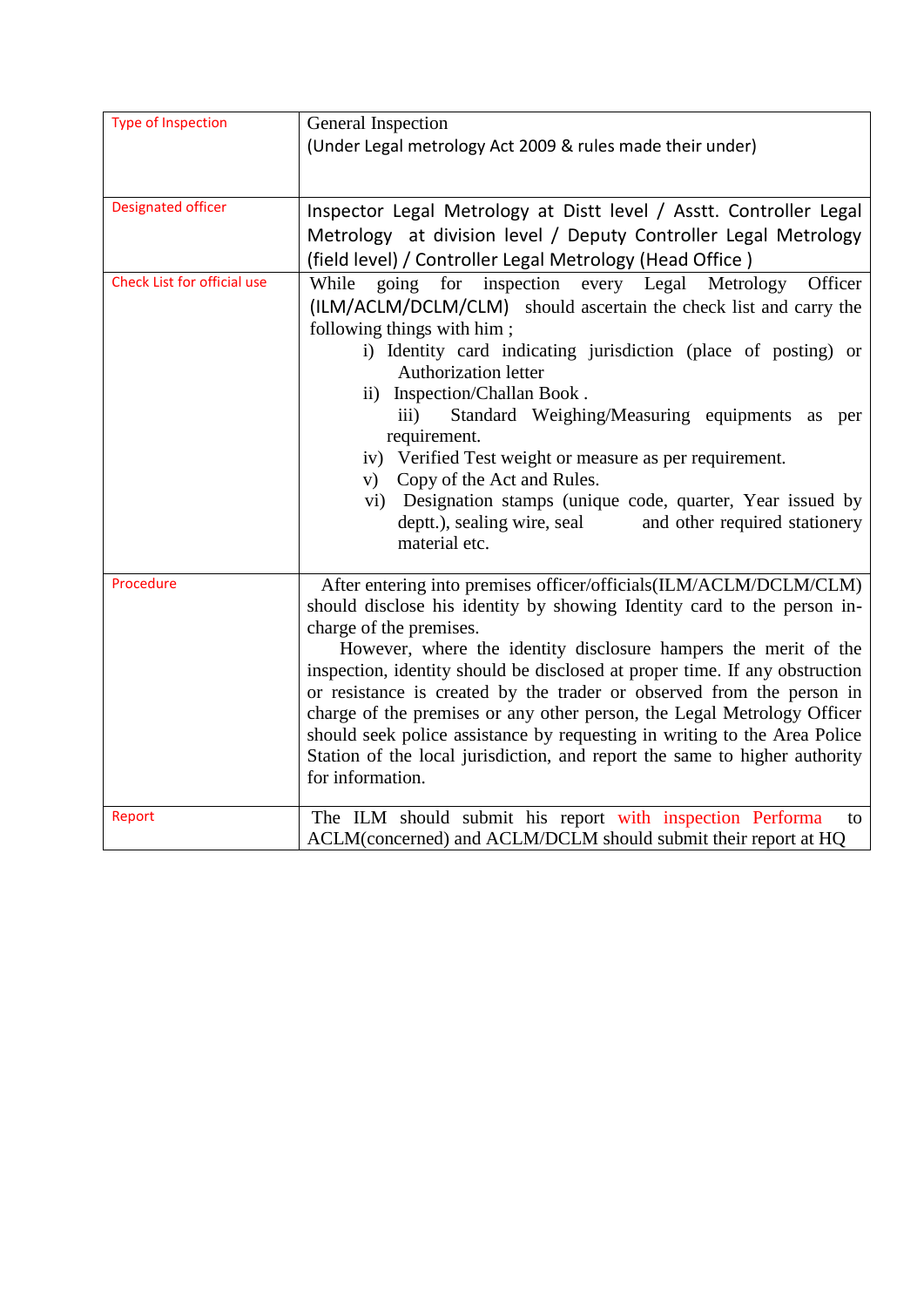| Type of inspection          | <b>Inspection of Weights or Measures</b>                                                                                                        |
|-----------------------------|-------------------------------------------------------------------------------------------------------------------------------------------------|
|                             | (Under Legal metrology Act 2009 & rules made their under)                                                                                       |
| Designated officer          | Inspector Legal Metrology at Distt level / Asstt. Controller Legal                                                                              |
|                             | Metrology at division level / Deputy Controller Legal Metrology                                                                                 |
|                             | (field level) / Controller Legal Metrology (Head Office)                                                                                        |
| Check List for official use | While<br>for inspection every<br>Officers/Officials<br>going                                                                                    |
|                             | (ILM/ACLM/DCLM/CLM) should ascertain the check list and carry                                                                                   |
|                             | the following things with him;                                                                                                                  |
|                             | i) Identity card indicating jurisdiction (place of posting) or                                                                                  |
|                             | <b>Authorization letter</b>                                                                                                                     |
|                             | Inspection/Challan Book.<br>$\rm ii)$                                                                                                           |
|                             | Weighing/Measuring<br>equipments<br>$\overline{iii}$<br>Standard<br>as<br>per                                                                   |
|                             | requirement.                                                                                                                                    |
|                             | iv) Verified Test weight or measure as per requirement.                                                                                         |
|                             | Copy of the Act and Rules.<br>V)                                                                                                                |
|                             | Designation stamps (unique code, quarter, Year issued by<br>$\rm vi)$                                                                           |
|                             | deptt.), sealing wire, seal<br>and other required stationery<br>material etc.                                                                   |
| Procedure                   |                                                                                                                                                 |
|                             | The ILM/ACLM/DCLM/CLM shall take following steps                                                                                                |
|                             | while inspecting Weights or Measures and packaged commodity:<br>i) Fill the information in prescribed inspection proforma carefully             |
|                             | ii) Inspect any record, register or other document relating thereto.                                                                            |
|                             | iii) The Legal Metrology Officer shall obliterate the stamp on any                                                                              |
|                             | weight or measure, if it is found during inspection that:                                                                                       |
|                             | a) any weight or measure which being due for re-verification has                                                                                |
|                             | submitted for such re-verification;<br>not been                                                                                                 |
|                             | b) any weight or measure which does not conform to the                                                                                          |
|                             | Standards established by or under the Act;                                                                                                      |
|                             | c) any weight or measure which, since the last verification,                                                                                    |
|                             | stamping and sealing has been repaired or readjusted;                                                                                           |
|                             | d) any weight or measure which does not admit proper adjustment                                                                                 |
|                             | by reason of its being broken, indented or otherwise defective.                                                                                 |
|                             | iv) If it is noticed by the inspected officers/officials that the weight<br>or measure is not verified on or before the expiry of validity date |
|                             | during the same quarter (as marked on the weight or measure), he                                                                                |
|                             | shall obliterate the stamp and issue a notice for a period not                                                                                  |
|                             | exceeding 7 days in prescribed proforma. Upon failing to comply                                                                                 |
|                             | with notice, action under section 33 of Legal Metrology Act, 2009                                                                               |
|                             | shall be initiated against the user of such weight or measure                                                                                   |
|                             | v) Thereafter the he shall take necessary action including                                                                                      |
|                             | prosecution under the relevant provisions of the Act and Rules.                                                                                 |
|                             | vi) During the inspection, if it is found that the user failed to                                                                               |
|                             | produce weight or measure for verification on or before expiry of                                                                               |
|                             | validity of stamp, he should take steps such as seizing of weight or                                                                            |
|                             | measure, booking offence under relevant Rules.                                                                                                  |
|                             | vii) During inspection the Legal Metrology Officer shall also check                                                                             |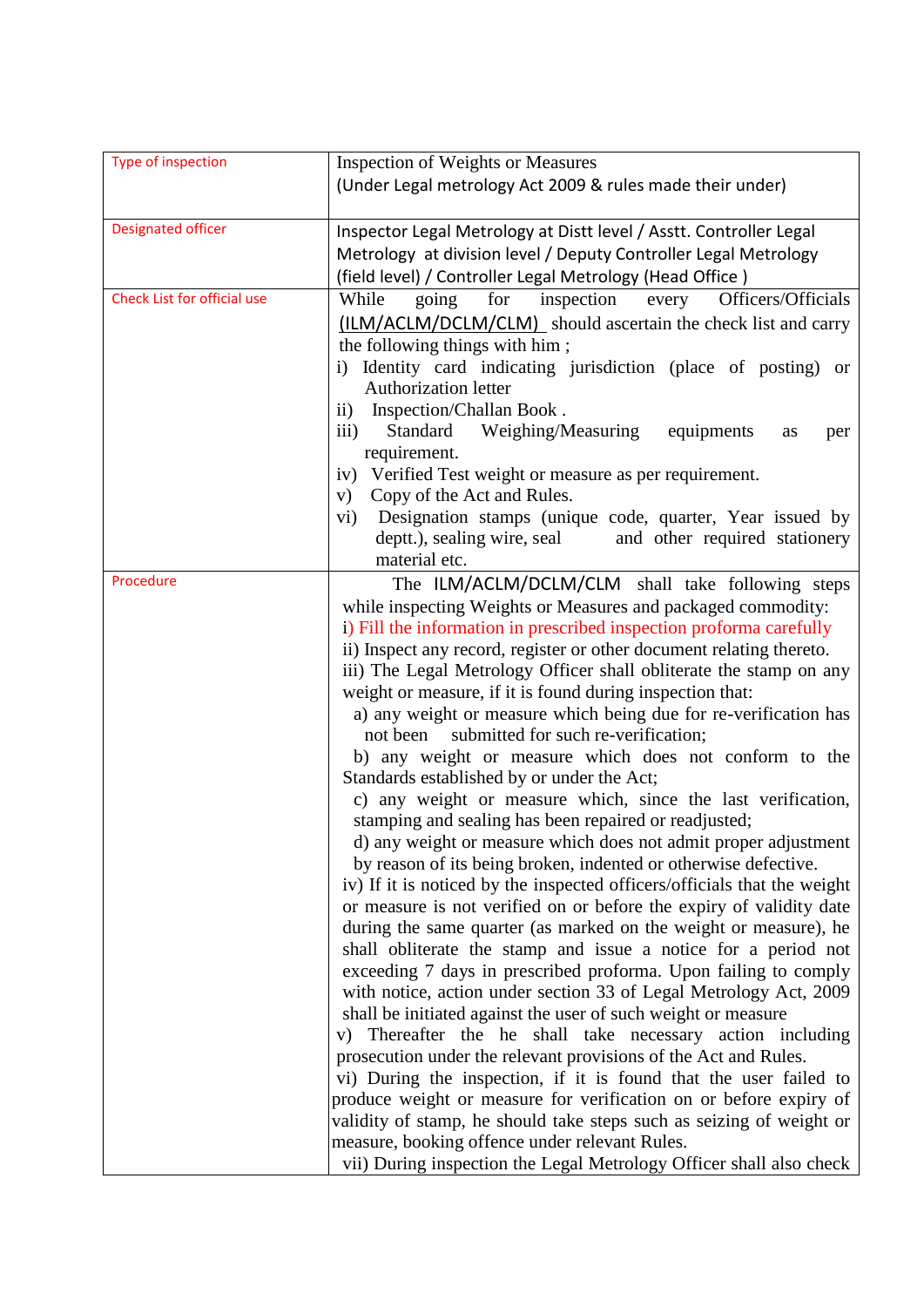|        | all the seals of weighing and measuring instruments and find             |
|--------|--------------------------------------------------------------------------|
|        | whether they are intact or not                                           |
|        | viii) During the inspection if short delivery or excess demand, by       |
|        | weight, measure or number or services obtained/rendered is               |
|        | noticed, he should take action as per Act/Rules $\&$ intimate to         |
|        | Higher authorities (ACLM/DCLM/CLM) as the case may be.                   |
|        | ix) Notwithstanding anything stated above, if during the inspection      |
|        | it is noticed that there is violation of any other provisions of the Act |
|        | and Rules, appropriate action/proceeding shall be initiated against      |
|        | the user/trader.                                                         |
|        |                                                                          |
| Report | The ILM should submit his report with inspection Performa to             |
|        | ACLM(concerned) and ACLM/DCLM should submit their report at              |
|        | HQ                                                                       |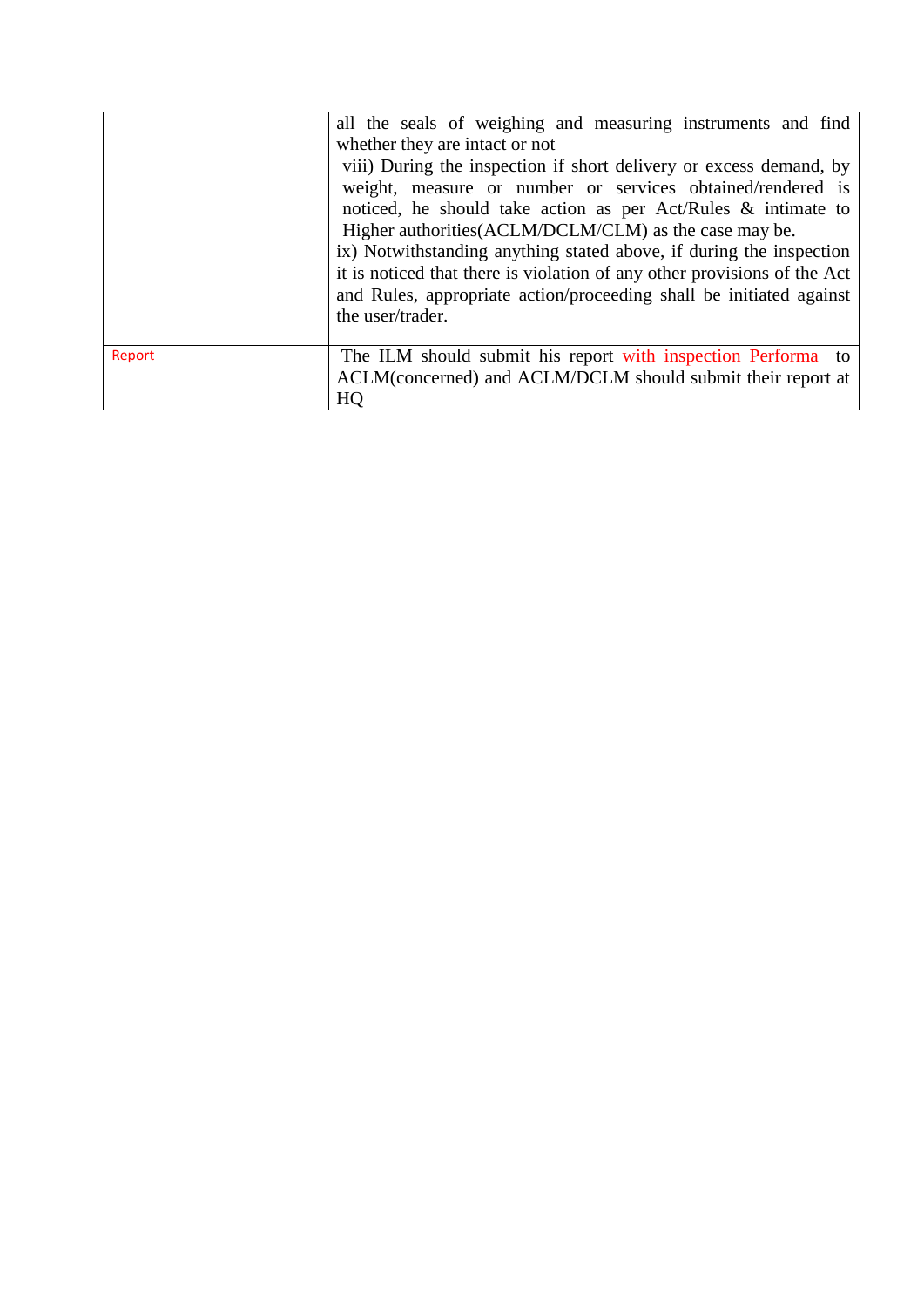| Type of inspection          | <b>Inspection of Packaged Commodities</b><br>(Under Packaged commodities Rules 2011)                                                                                                                                                                                                                                                                                                                                                                                                                                                                                                                                                                                                                                                                                                                                                                                                                                                                                                                                                                                                                                                                                                                                                                                                                                                                                                                                                                                      |
|-----------------------------|---------------------------------------------------------------------------------------------------------------------------------------------------------------------------------------------------------------------------------------------------------------------------------------------------------------------------------------------------------------------------------------------------------------------------------------------------------------------------------------------------------------------------------------------------------------------------------------------------------------------------------------------------------------------------------------------------------------------------------------------------------------------------------------------------------------------------------------------------------------------------------------------------------------------------------------------------------------------------------------------------------------------------------------------------------------------------------------------------------------------------------------------------------------------------------------------------------------------------------------------------------------------------------------------------------------------------------------------------------------------------------------------------------------------------------------------------------------------------|
| <b>Designated officer</b>   | Inspector Legal Metrology at Distt level / Asstt. Controller Legal<br>Metrology at division level / Deputy Controller Legal Metrology<br>(field level) / Controller Legal Metrology (Head Office)                                                                                                                                                                                                                                                                                                                                                                                                                                                                                                                                                                                                                                                                                                                                                                                                                                                                                                                                                                                                                                                                                                                                                                                                                                                                         |
| Check List for official use | 1 While going for inspection every <i>ILM/ACLM/DCLM/CLM</i> should<br>ascertain the check list and carry the following things with him;<br>Identity card indicating jurisdiction (place of posting)<br>$\mathbf{i}$<br><sub>or</sub><br><b>Authorization letter</b><br>Inspection/Challan Book.<br>$\rm ii)$<br>Standard<br>Weighing/Measuring<br>iii)<br>equipments<br>as<br>per<br>requirement.<br>iv) Verified Test weight or measure as per requirement.<br>Copy of the Act and Rules.<br>V)                                                                                                                                                                                                                                                                                                                                                                                                                                                                                                                                                                                                                                                                                                                                                                                                                                                                                                                                                                          |
| Procedure                   | While inspecting the premises of wholesale dealer or retail dealer,<br>the Legal Metrology Officer shall:<br>i) Check the declarations on the packaged commodities<br>ii) Check whether there is any alteration, obliteration, and/or<br>smudging on MRP declared on the packages<br>iii) In case of overcharging, at first, receipt of said packaged<br>commodity should be procured for evidence and thereafter<br>prosecution may be filed against the retail or wholesale dealer as<br>the case may be<br>iv) In case no receipt is given on demand or incorrect receipt is<br>given, report shall be prepared in presence of two witnesses and<br>action should be initiated as per Act and Rule<br>v) Check the net content of the packages, on complaint or if there is<br>any reason to suspect that any package has been tampered with as<br>per Rule 21 of Packaged Commodities Rules.<br>However, normally without complaint, no net content checking of<br>packages shall be carried out in the premises of retailer/wholesale<br>dealer.<br>vi) Check whether the retailer is maintaining an electronic weighing<br>machine as per rule 18(7) of Legal Metrology Packaged<br>Commodities Rules 2011.<br>vii) Check whether the marketing companies, manufacturers,<br>imports, distributors and delivery men are maintaining the check<br>weigher/non automatic weighing instruments as per rule18(8) of<br>Legal Metrology Packaged Commodities Rules 2011. |
| Report                      | The ILM should submit his report with inspection Performa<br>to<br>ACLM(concerned) and ACLM/DCLM should submit their report at<br>HQ                                                                                                                                                                                                                                                                                                                                                                                                                                                                                                                                                                                                                                                                                                                                                                                                                                                                                                                                                                                                                                                                                                                                                                                                                                                                                                                                      |